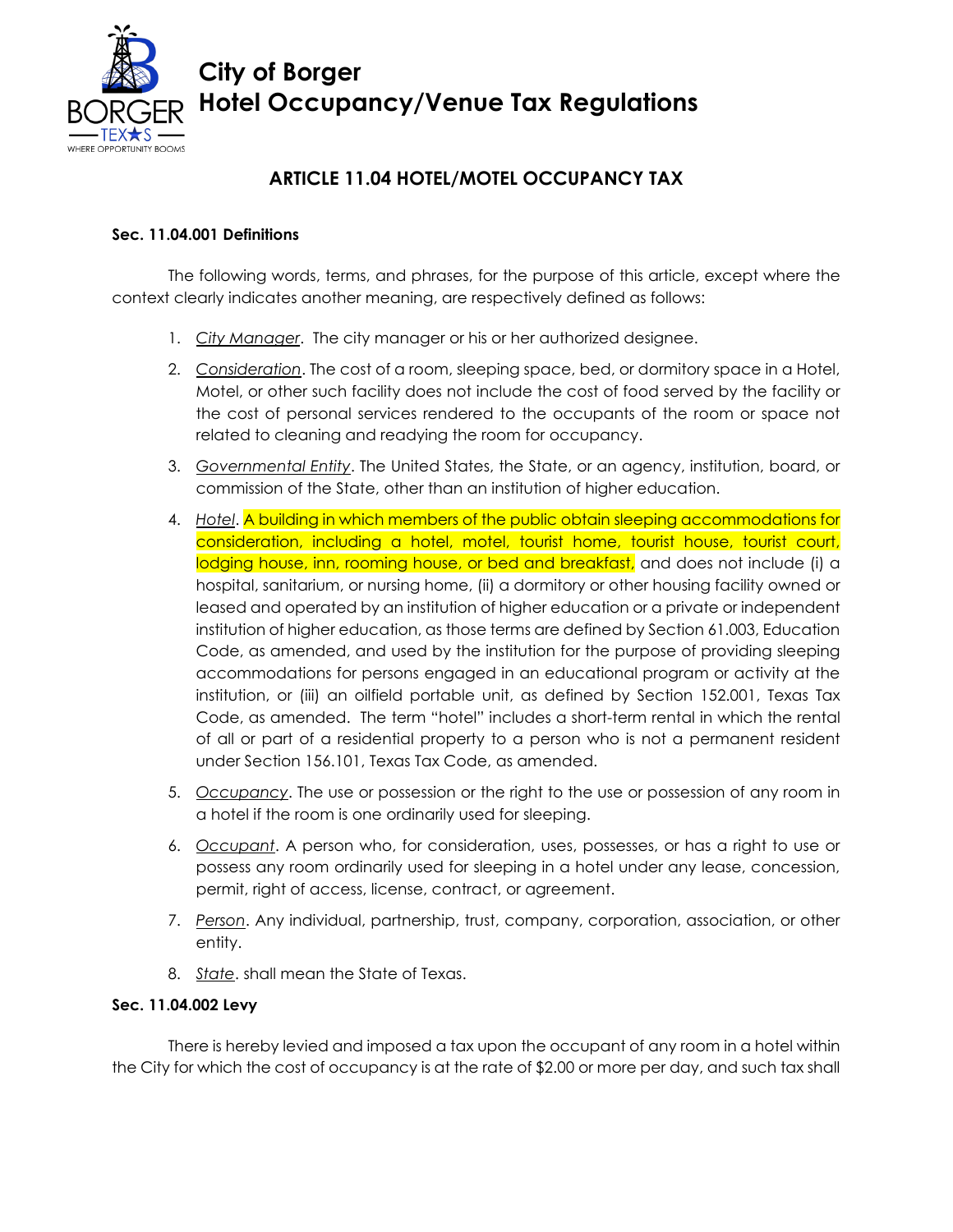be equal to seven percent (7%) of the price paid for the occupancy of a room in the hotel, except as follows:

- A. No tax shall be imposed on a United States governmental entity described in Section 156.103(a), Texas Tax Code, as amended.
- B. A State governmental entity described in Section 156.103(b), Texas Tax Code, as amended, which shall pay the 7% Hotel Occupancy Tax, is entitled to a refund of the 7% Hotel Occupancy Tax paid.
- C. A person who is described by Section 156.103(d), Texas Tax Code, as amended, is exempt from the payment of the 7% Hotel Occupancy Tax.
- D. A person who is described by Section 156.103(c), Texas Tax Code, as amended, shall pay the 7% Hotel Occupancy Tax but the State governmental entity with whom the person is associated is entitled to a refund of the 7% Hotel Occupancy Tax paid.

## **Sec. 11.04.003 Collection**

Every person owning, operating, managing, or controlling any hotel shall collect the 7% Hotel Occupancy Tax imposed on behalf of the City on every occupancy occurring on and after the effective date, and such person shall report and pay the 7% Hotel Occupancy Tax to the City in accordance with all requirements and procedures set forth in this Article.

Each bill or other receipt for a hotel charge subject to the 7% Hotel Occupancy Tax imposed by this Article shall contain a statement, with the appropriate taxing jurisdiction references, in a conspicuous location stating:

> THE APPLICABLE HOTEL OCCUPANCY TAX RATE COLLECTED BY THIS HOTEL FROM THE CUSTOMER FOR THE STATE OF TEXAS IS 6%. THE APPLICABLE HOTEL OCCUPANCY TAX RATE COLLECTED FROM THE CUSTOMER BY THIS HOTEL, LOCATED WITHIN THE CITY LIMITS OF THE CITY OF BORGER, TEXAS, IS 9%. THE APPLICABLE HOTEL OCCUPANCY TAX RATE COLLECTED BY THIS HOTEL FROM THE CUSTOMER FOR HUTCHINSON COUNTY, TEXAS IS 0%.

To receive a refund of the 7% Hotel Occupancy Tax paid, the governmental entity entitled to the refund must file a refund claim on a form provided by the City and containing the information required by the City. The State Comptroller by rule shall prescribe the form that must be used and the information that must be provided.

A governmental entity may file a single refund claim with the City for each calendar quarter for all reimbursements accrued during that quarter.

The right to use or possess a room in a hotel is exempt from taxation if the person required to collect the 7% Hotel Occupancy Tax receives, in good faith from a guest, an exemption certificate stating qualification for an exemption. The exemption must be supported by the documentation required under rules adopted by the State Comptroller and the City.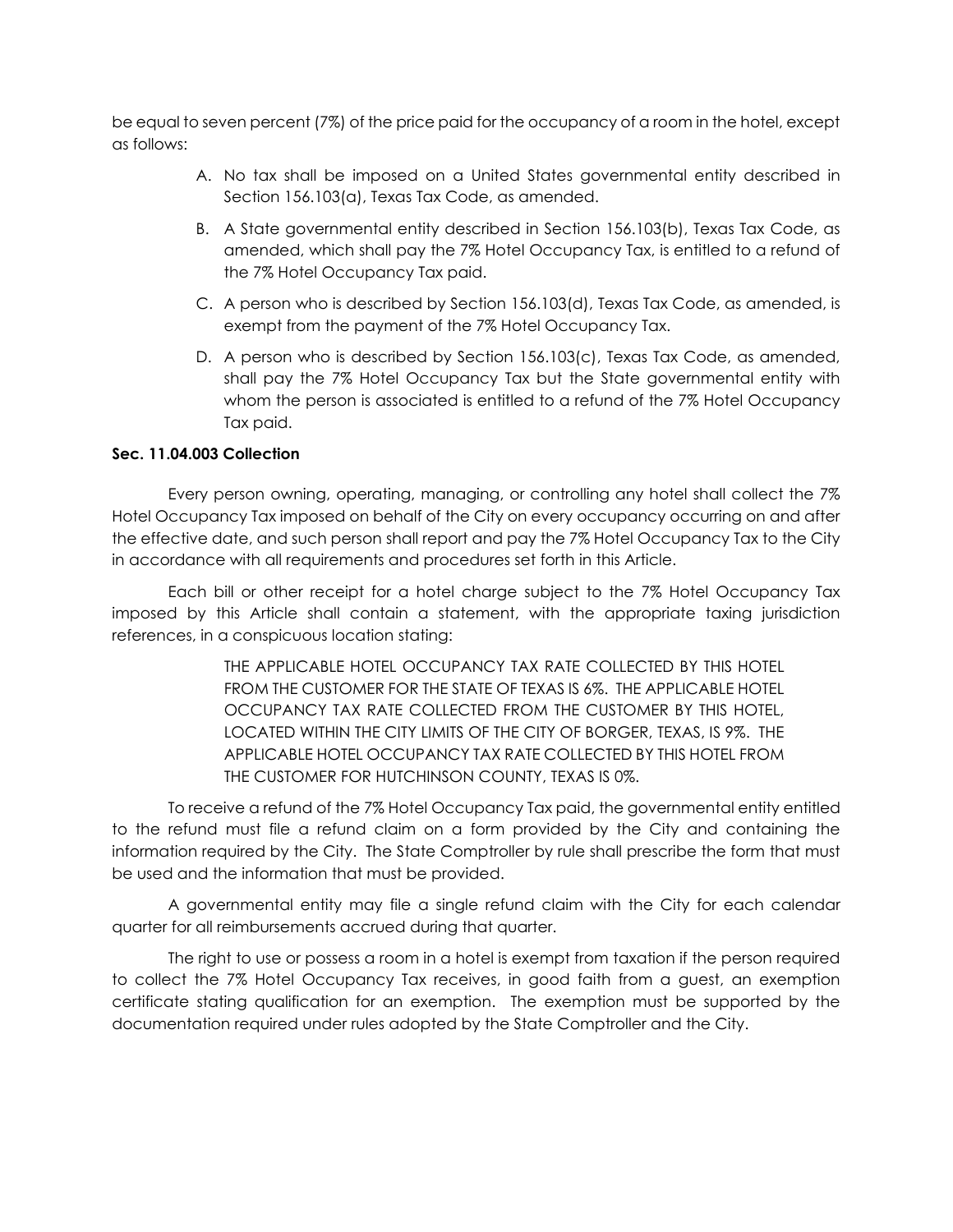#### **Sec. 11.04.004 Adoption of procedures; rules and regulations; access to books and records**

The city manager shall adopt such procedures, rules and regulations as are reasonably necessary to effectively collect the 7% Hotel Occupancy Tax levied herein, and shall, upon request of any person owning, operating, managing or controlling any hotel, furnish a copy of such procedures, rules and regulations for the guidance of such person and facilitate the collection of the 7% Hotel Occupancy Tax as such collection is required herein. Such procedures, rules and regulations shall be in writing and a copy thereof shall be placed on file with the city secretary. The city manager shall be permitted to have access to books and records during reasonable business hours as shall be necessary to enable the city manager to determine the correctness of the amount due under the provisions of this article, or to determine whether or not a report should have been filed and the amount, if necessary, of taxes due.

### **Sec. 11.04.005 Reports, Payments and Fees**

On the 20<sup>th</sup> day of the month following each month in which the 7% Hotel Occupancy Tax is earned, every person required by this Article to collect the 7% Hotel Occupancy Tax shall file an online report with the City showing:

- A. the consideration paid for all occupancies in the preceding month
- B. the amount of 7% Hotel Occupancy Tax collected on the occupancies
- C. any other information the City or any third-party collection agency as may reasonably require in order to assist the City in properly accounting for the collection of the 7% Hotel Occupancy Tax imposed herein, and
- D. Shall certify that the consideration and other associated information reported to the City for this period is identical to the consideration and associated information reported to the Texas Comptroller on Form 12-100.

Every person required by this Article to collect the 7% Hotel Occupancy Tax shall pay the 7% Hotel Occupancy Tax due on all occupancies in the preceding month to the City at the time of filing the report required by this Section.

Whenever a notice is required to be given or an act to be done a certain length of time before any proceeding shall be had, the day on which such notice is given or such act is done shall not be counted in computing the time, but the day on which such proceeding is to be had shall be counted. If the last day is a Saturday, Sunday, or legal holiday, the period is extended until the end of the next day which is neither a Saturday, Sunday, nor a holiday.

### **Sec. 11.04.006 Sale of Properties**

If the person who is liable for the payment of a the 7% Hotel Occupancy Tax under this Article is the owner of a hotel and sells the hotel, the successor to the seller or the seller's assignee shall withhold an amount of the purchase price sufficient to pay the amount of 7% Hotel Occupancy Tax due until the seller provides a receipt by a person designated by the City to provide the receipt showing that the amount has been paid or a certificate showing that no 7% Hotel Occupancy Tax is due.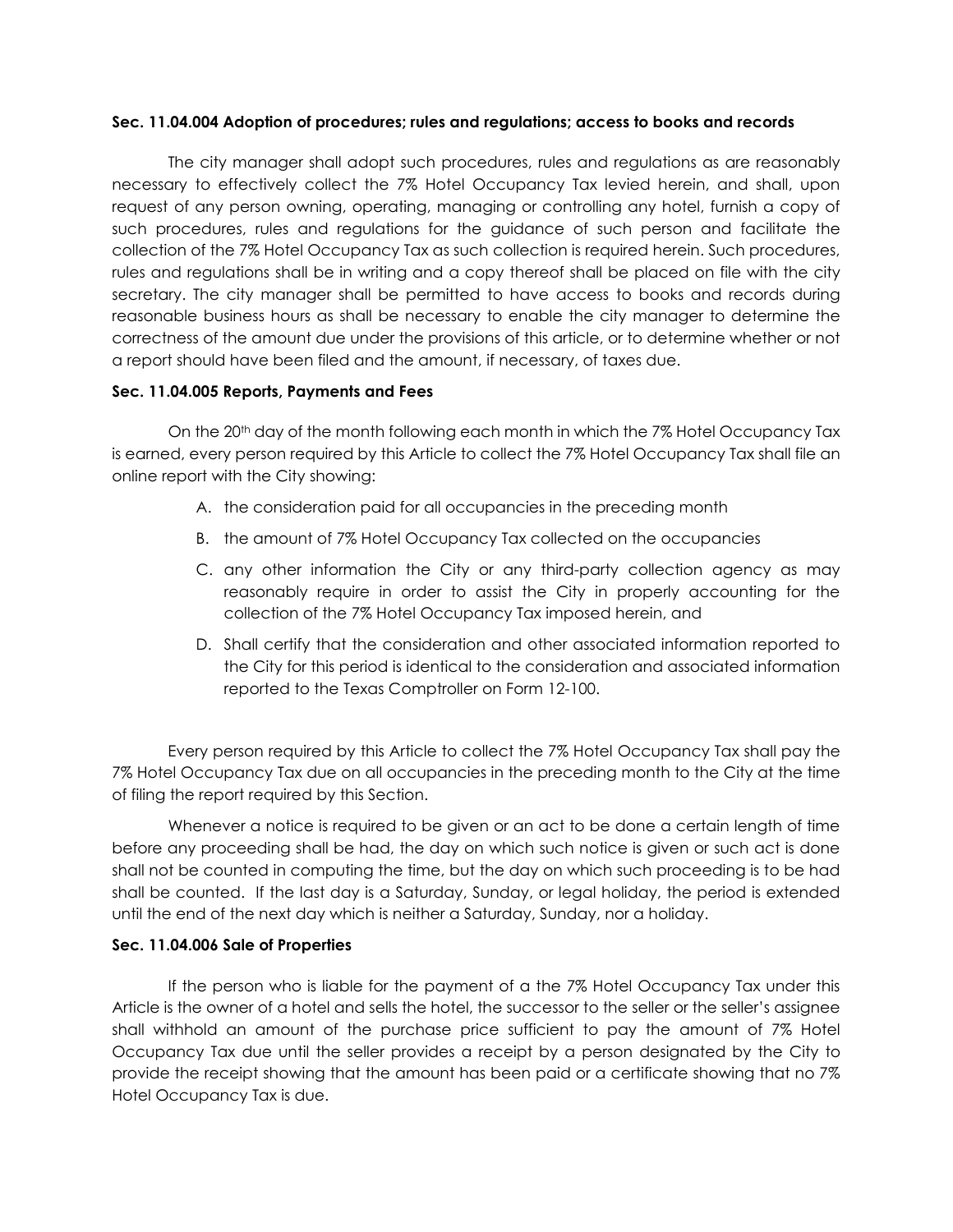The purchaser of a hotel who fails to withhold an amount of the purchase price as required by this Section is liable for the amount required to be withheld to the extent of the value of the purchase price.

The purchaser of a hotel may request that the person designated by the City to provide a receipt under this Section to issue a certificate stating that no 7% Hotel Occupancy Tax is due or issue a statement of the amount required to be paid before a certificate may be issued. The person designated by the City shall issue the certificate or statement not later than the 60<sup>th</sup> day after the date the person receives the request.

If the person designated by the City to provide the receipt under this Section fails to issue the certificate or statement within the period provided by this Section, the purchaser is released from the obligation to withhold the purchase price or pay the amount due.

## **Sec. 11.04.007 Exemptions**

A person or governmental entity described in Sections 156.101, 156.103(a), or 156.103(d) of the Texas Tax Code, as amended, is exempt from the payment of the 7% Hotel Occupancy Tax imposed under this Article.

A governmental entity excepted from the tax imposed by Chapter 156, Texas Tax Code, as amended, under Section 156.103(b) of the same shall pay the 7% Hotel Occupancy Tax imposed by this Article, but is entitled to a refund of the 7% Hotel Occupancy Tax paid.

A person described in Section 156.103(c), Texas Tax Code, as amended, shall pay the 7% Hotel Occupancy Tax imposed by this Article, but the State governmental entity entitled to the refund must file a refund claim with the City providing all information on the form prescribed by the State Comptroller and provided by the City. A governmental entity may file a refunded claim with the City only once for each calendar quarter for all reimbursements accrued during that quarter.

# **ARTICLE 11.05 VENUE TAX**

# **Sec. 11.05.001 Definitions**

The following words, terms, and phrases, for the purpose of this article, except where the context clearly indicates another meaning, are respectively defined as follows:

- 1. *City Manager*. The city manager or his or her authorized designee.
- 2. *Consideration*. The cost of a room, sleeping space, bed, or dormitory space in a Hotel, Motel, or other such facility does not include the cost of food served by the facility or the cost of personal services rendered to the occupants of the room or space not related to cleaning and readying the room for occupancy.
- 3. *Governmental Entity*. The United States, the State, or an agency, institution, board, or commission of the State, other than an institution of higher education.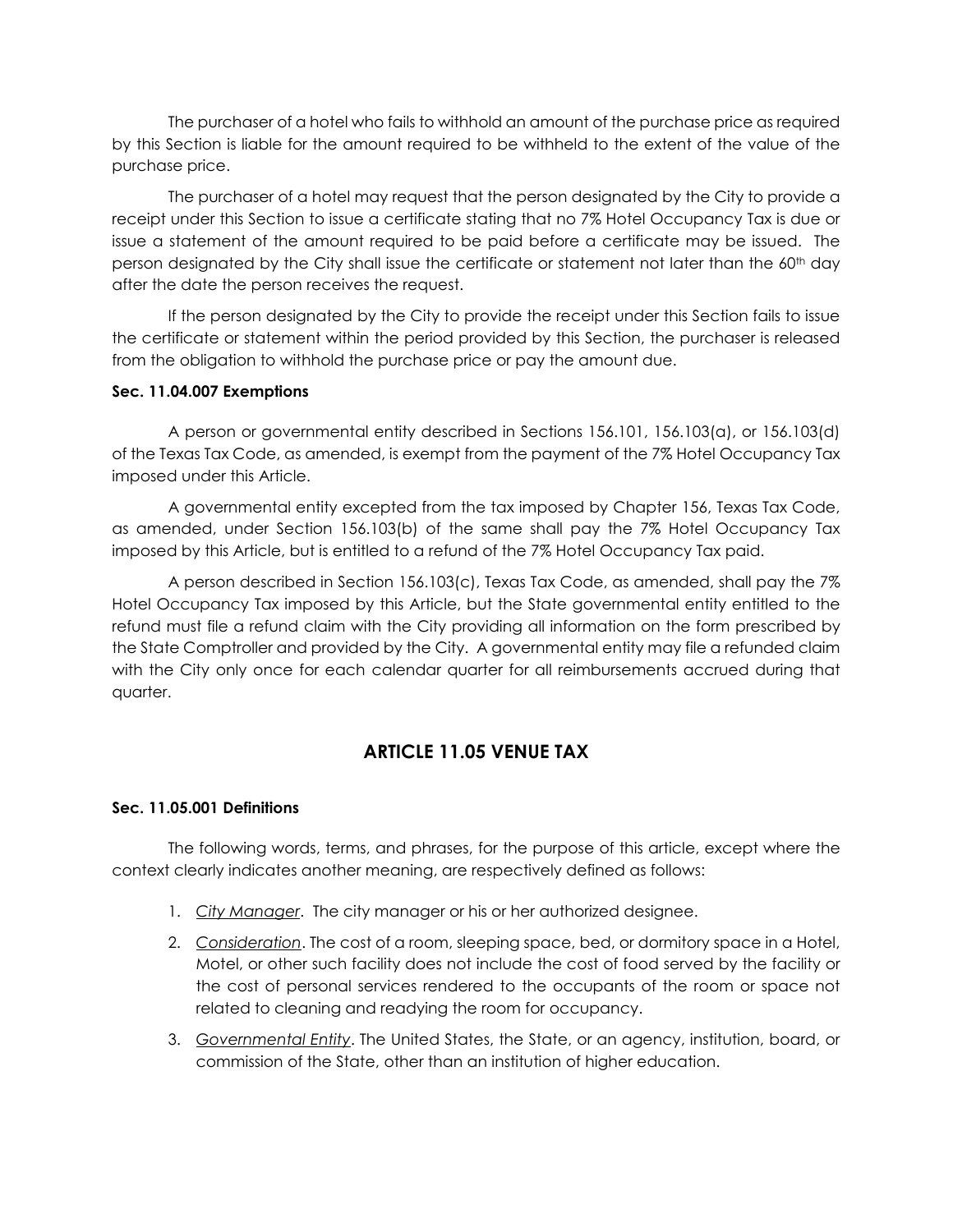- 4. *Hotel*. A building in which members of the public obtain sleeping accommodations for Consideration, including a hotel, motel, tourist home, tourist house, tourist court, lodging house, inn, rooming house, or bed and breakfast, and does not include (i) a hospital, sanitarium, or nursing home, (ii) a dormitory or other housing facility owned or leased and operated by an institution of higher education or a private or independent institution of higher education, as those terms are defined by Section 61.003, Education Code, as amended, and used by the institution for the purpose of providing sleeping accommodations for persons engaged in an educational program or activity at the institution, or (iii) an oilfield portable unit, as defined by Section 152.001, Texas Tax Code, as amended. The term "hotel" includes a short-term rental in which the rental of all or part of a residential property to a Person who is not a permanent resident under Section 156.101, Texas Tax Code, as amended.
- 5. *Occupancy*. The use or possession or the right to the use or possession of any room in a Hotel if the room is one ordinarily used for sleeping.
- 6. *Occupant*. A Person who, for Consideration, uses, possesses, or has a right to use or possess any room ordinarily used for sleeping in a Hotel under any lease, concession, permit, right of access, license, contract, or agreement.
- 7. *Person*. Any individual, partnership, trust, company, corporation, association, or other entity.
- 8. *State*. shall mean the State of Texas.

## **Sec. 11.05.002 Levy**

There is hereby levied and imposed a tax upon the occupant of any room in a hotel within the City for which the cost of occupancy is at the rate of \$2.00 or more per day, and such tax shall be equal to two percent (2%) of the price paid for the occupancy of a room in the hotel, except as follows:

- A. No tax shall be imposed on a United States governmental entity described in Section 156.103(a), Texas Tax Code, as amended.
- B. A State governmental entity described in Section 156.103(b), Texas Tax Code, as amended, which shall pay the 2% Hotel Occupancy Tax, is entitled to a refund of the 2% Hotel Occupancy Tax paid.
- C. A person who is described by Section 156.103(d), Texas Tax Code, as amended, is exempt from the payment of the 2% Hotel Occupancy Tax.
- D. A person who is described by Section 156.103(c), Texas Tax Code, as amended, shall pay the 2% Hotel Occupancy Tax but the State governmental entity with whom the person is associated is entitled to a refund of the 2% Hotel Occupancy Tax paid.

# **Sec. 11.05.003 Collection**

Every person owning, operating, managing, or controlling any hotel shall collect the 2% Hotel Occupancy Tax imposed on behalf of the City on every occupancy occurring on and after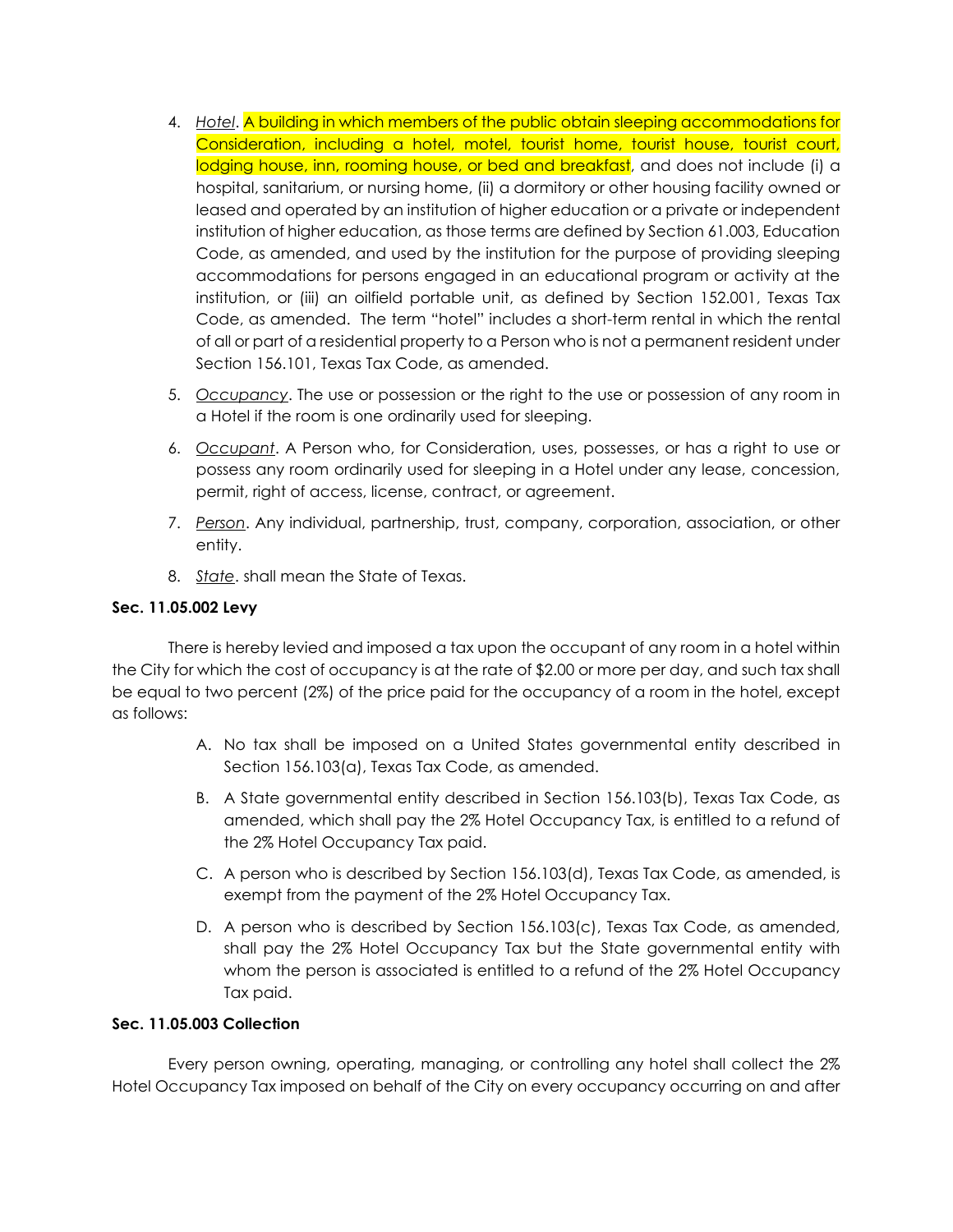the effective date, and such person shall report and pay the 2% Hotel Occupancy Tax to the City in accordance with all requirements and procedures set forth in this Article.

Each bill or other receipt for a hotel charge subject to the 2% Hotel Occupancy Tax imposed by this Article shall contain a statement, with the appropriate taxing jurisdiction references, in a conspicuous location stating:

> THE APPLICABLE HOTEL OCCUPANCY TAX RATE COLLECTED BY THIS HOTEL FROM THE CUSTOMER FOR THE STATE OF TEXAS IS 6%. [THE APPLICABLE HOTEL OCCUPANCY TAX RATE COLLECTED FROM THE CUSTOMER BY THIS HOTEL, LOCATED WITHIN THE CITY LIMITS OF THE CITY OF BORGER, TEXAS, IS 9%. THE APPLICABLE HOTEL OCCUPANCY TAX RATE COLLECTED BY THIS HOTEL FROM THE CUSTOMER FOR HUTCHINSON COUNTY, TEXAS IS 0%.

To receive a refund of the 2% Hotel Occupancy Tax paid, the governmental entity entitled to the refund must file a refund claim on a form provided by the City and containing the information required by the City. The State Comptroller by rule shall prescribe the form that must be used and the information that must be provided.

A governmental entity may file a single refund claim with the City for each calendar quarter for all reimbursements accrued during that quarter.

The right to use or possess a room in a hotel is exempt from taxation if the person required to collect the 2% Hotel Occupancy Tax receives, in good faith from a guest, an exemption certificate stating qualification for an exemption. The exemption must be supported by the documentation required under rules adopted by the State Comptroller and the City.

### **Sec. 11.05.004 Adoption of procedures; rules and regulations; access to books and records**

The city manager shall adopt such procedures, rules and regulations as are reasonably necessary to effectively collect the 2% Hotel Occupancy Tax levied herein, and shall, upon request of any person owning, operating, managing or controlling any hotel, furnish a copy of such procedures, rules and regulations for the guidance of such person and facilitate the collection of the 2% Hotel Occupancy Tax as such collection is required herein. Such procedures, rules and regulations shall be in writing and a copy thereof shall be placed on file with the city secretary. The city manager shall be permitted to have access to books and records during reasonable business hours as shall be necessary to enable the city manager to determine the correctness of the amount due under the provisions of this article, or to determine whether or not a report should have been filed and the amount, if necessary, of taxes due.

### **Sec. 11.05.005 Reports, Payments and Fees**

On the 20<sup>th</sup> day of the month following each month in which the 2% Hotel Occupancy Tax is earned, every person required by this Article to collect the 2% Hotel Occupancy Tax shall file a report with the City showing:

A. the Consideration paid for all occupancies in the preceding month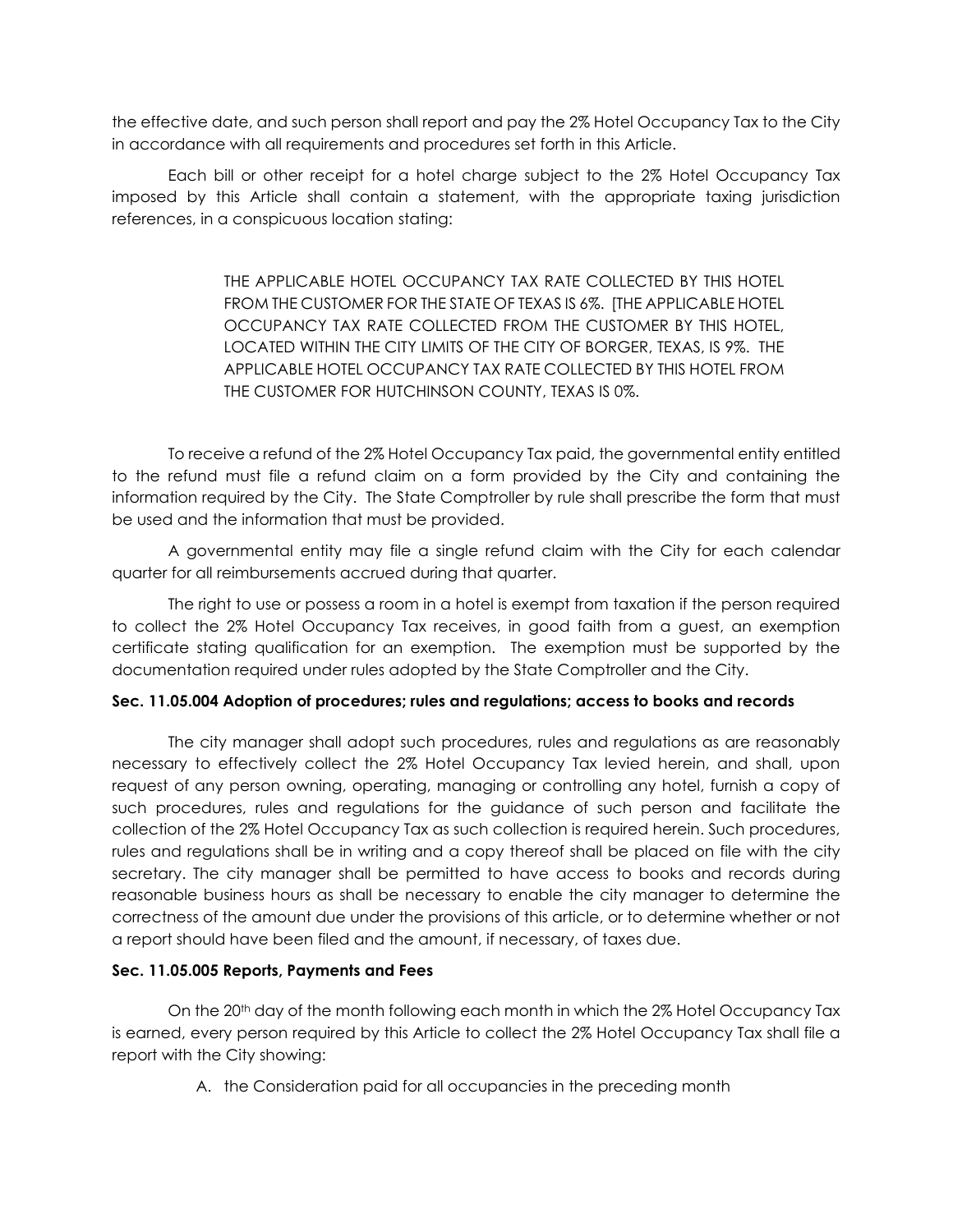- B. the amount of 2% Hotel Occupancy Tax collected on the occupancies
- C. any other information the City or any third-party collection agency as may reasonably require in order to assist the City in properly accounting for the collection of the 2% Hotel Occupancy Tax imposed herein, and
- D. Shall certify that the consideration and other associated information reported to the City for this period is identical to the consideration and associated information reported to the Texas Comptroller on Form 12-100.

Every person required by this Article to collect the 2% Hotel Occupancy Tax shall pay the 2% Hotel Occupancy Tax due on all occupancies in the preceding month to the City at the time of filing the report required by this Section.

Whenever a notice is required to be given or an act to be done a certain length of time before any proceeding shall be had, the day on which such notice is given or such act is done shall not be counted in computing the time, but the day on which such proceeding is to be had shall be counted. If the last day is a Saturday, Sunday, or legal holiday, the period is extended until the end of the next day which is neither a Saturday, Sunday, nor a holiday.

### **Sec. 11.05.006 Sale of Properties**

If the person who is liable for the payment of a the 2% Hotel Occupancy Tax under this Article is the owner of a hotel and sells the hotel, the successor to the seller or the seller's assignee shall withhold an amount of the purchase price sufficient to pay the amount of 2% Hotel Occupancy Tax due until the seller provides a receipt by a person designated by the City to provide the receipt showing that the amount has been paid or a certificate showing that no 2% Hotel Occupancy Tax is due.

The purchaser of a hotel who fails to withhold an amount of the purchase price as required by this Section is liable for the amount required to be withheld to the extent of the value of the purchase price.

The purchaser of a hotel may request that the person designated by the City to provide a receipt under this Section to issue a certificate stating that no 2% Hotel Occupancy Tax is due or issue a statement of the amount required to be paid before a certificate may be issued. The person designated by the City shall issue the certificate or statement not later than the 60<sup>th</sup> day after the date the person receives the request.

If the person designated by the City to provide the receipt under this Section fails to issue the certificate or statement within the period provided by this Section, the purchaser is released from the obligation to withhold the purchase price or pay the amount due.

#### **Sec. 11.05.007 Exemptions**

A person or governmental entity described in Sections 156.101, 156.103(a), or 156.103(d) of the Texas Tax Code, as amended, is exempt from the payment of the 2% Hotel Occupancy Tax imposed under this Article.

A governmental entity excepted from the tax imposed by Chapter 156, Texas Tax Code, as amended, under Section 156.103(b) of the same shall pay the 2% Hotel Occupancy Tax imposed by this Article, but is entitled to a refund of the 2% Hotel Occupancy Tax paid.